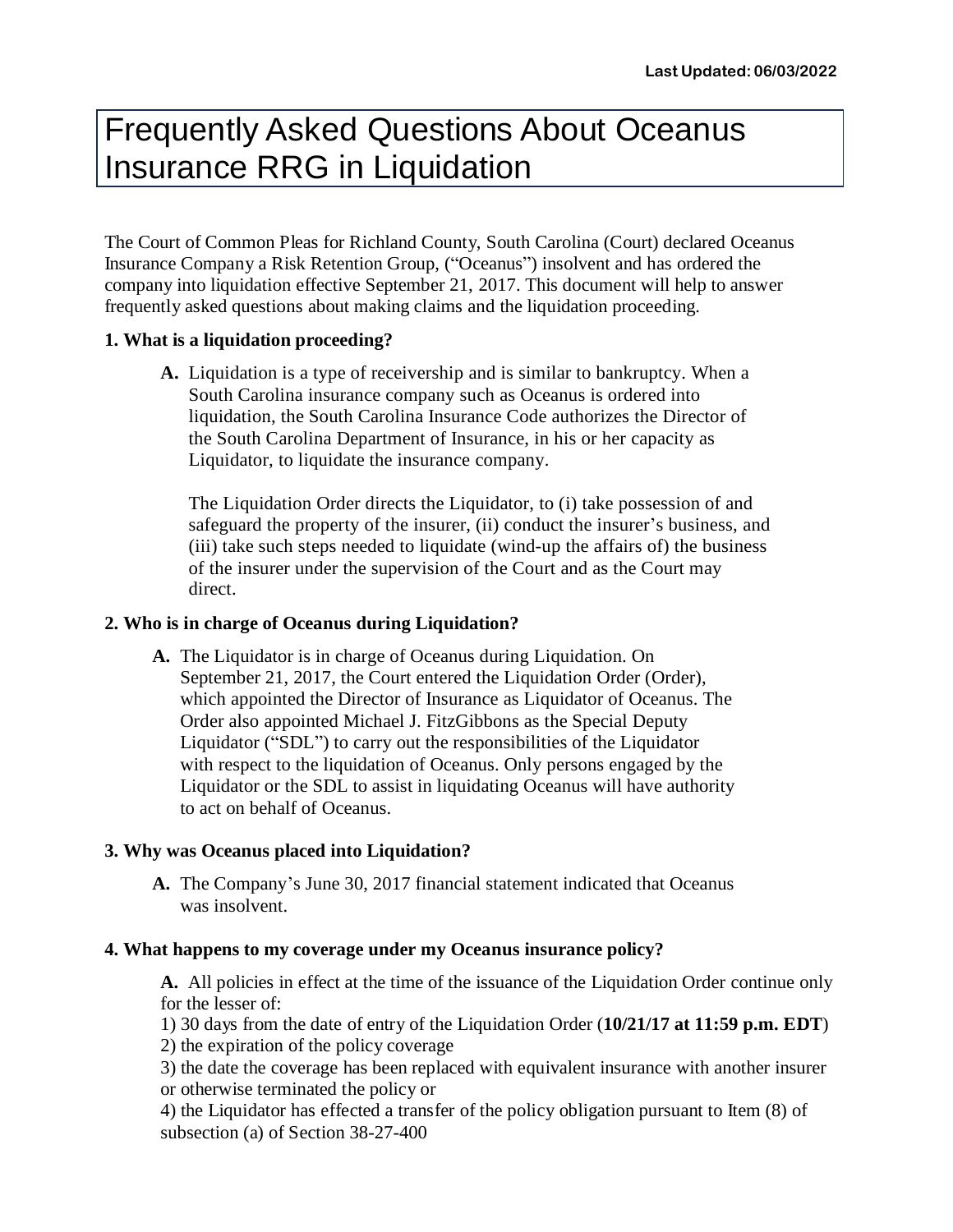## **5. When should I replace my coverage?**

**A.** Immediately.

# **6. What do I do if I have Loss Run requests or Credentialing requests?**

**B.** All Loss Run requests and Credentialing requests must be submitted t[o](mailto:credentialing@oceanusinsurance.com) [credentialing@oceanusinsurance.com](mailto:credentialing@oceanusinsurance.com)

## **7 . Is there Guaranty Association Coverage to Pay Claims?**

**B.** No. Oceanus is a Risk Retention Group, and therefore there is no guaranty association coverage.

## **9. Which claims have priority?**

**A.** South Carolina Code of Laws Section 38-27-610 dictates the priority of Distribution by Class. Please refer to the "Priority of Distribution – Class Codes" available on the website under "Important Links" for more information. The Liquidator expects all assets to be exhausted following distributions to Class 2 claimants, claims under policies.

# **10. Will my Class 2 claim be paid in full by the Liquidator?**

**A.** No. It is too early to determine what pro rata amount of policyholder claims will be paid.

#### **11. Will I be issued a refund for my premium?**

**A.** No. Unearned premium claims are a subordinate claim and at this time it does not appear there will be any remaining assets for this class of claim.

#### **12. If my claim is not a policyholder claim will my claim be paid?**

**A.** No. We do not expect, at this time, to have sufficient assets to pay policyholder level claims in full and therefore no subordinate claims can be paid.

# **13. Am I required to file a Proof of Claim with the Liquidator?**

**A**. Yes. If you have a claim against Oceanus and wish to pursue that claim, you must file a Proof of Claim (POC) by March 20, 2018 for your claim to be considered timely. You can also file claims after March 20, 2018, but those claims will likely be considered late filed.

#### **14. How do I file a claim against Oceanus?**

**A.** You must submit a Proof of Claim at the address noted on the Proof of Claim form.

Claims submitted after the Bar Date, March 20, 2018, are considered late filed and are therefore "subordinate" to timely filed policyholder level claims. We do not expect any distribution to subordinate claims.

The Proof of Claim form will be accompanied with a set of instructions. All Proofs of Claim must be signed and notarized, and the original signatures of the claimant and notary must be submitted to the address in the Proof of Claim Instructions. Proofs of Claim *cannot*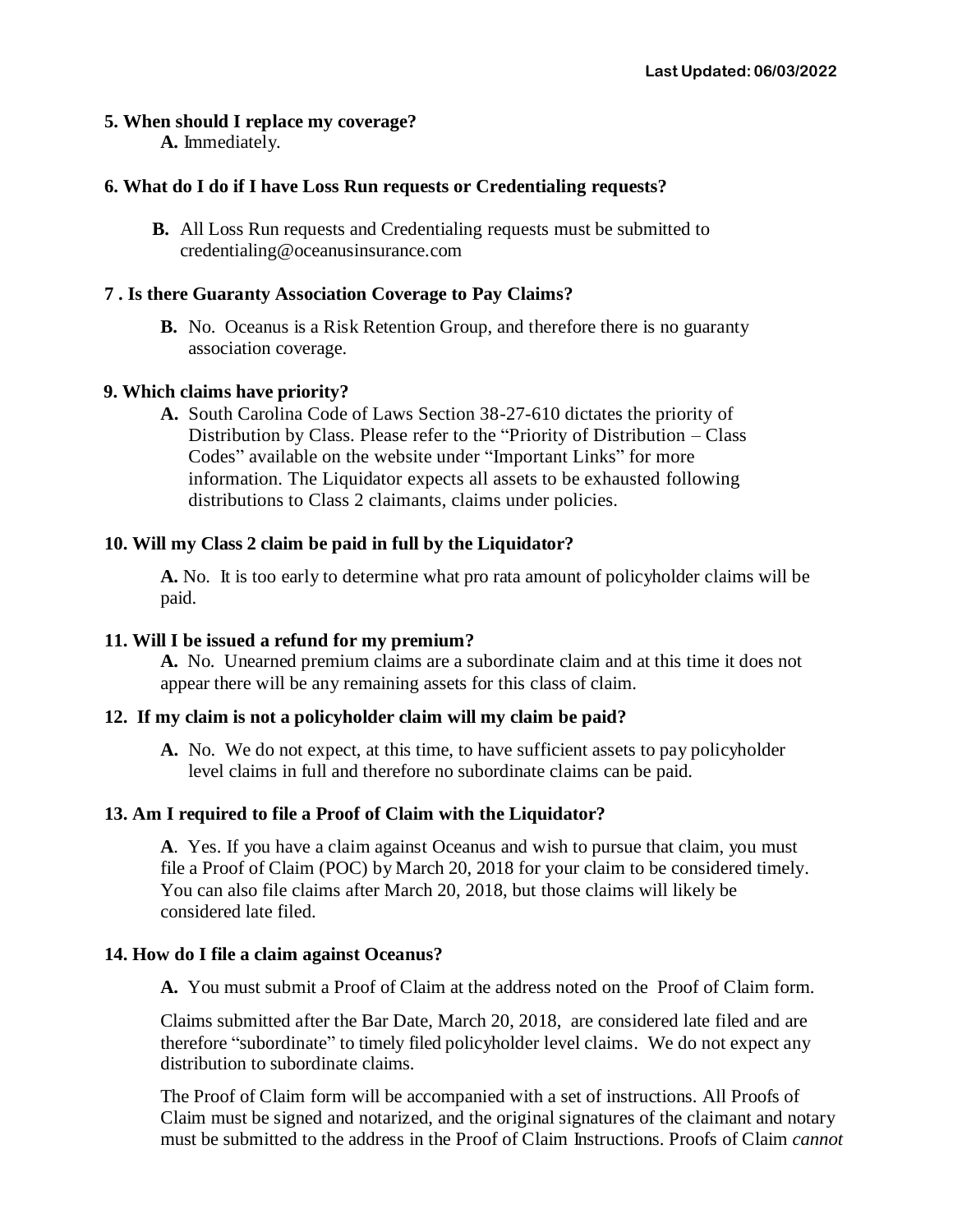be submitted electronically or by facsimile.

Documents that support your claim must be attached to the Proof of Claim. Please answer all applicable questions. Missing information will slow the processing of your claim.

Also be advised that you must submit a separate Proof of Claim for each claim that you have against Oceanus. For instance, if you are a policyholder and have both a claim for a return of premium and a claim arising out of an alleged third party claim under a policy, please submit a separate Proof of Claim for each of those claims.

Provide as much detail as needed to support your claim.

The Liquidator strongly encourages all potential claimants to submit their Proofs of Claim as soon as possible to avoid a claim being considered untimely filed after the Bar Date.

All POC filers are requested to keep the Liquidator advised of address changes.

#### **15. Where do I mail my POC ?**

Oceanus Insurance Company Claims Office 3785 NW 82nd Avenue, Suite 310 Doral, Florida 33166

Your POC must be post marked no later than March 20, 2018 to be considered timely.

#### **16. What happens to my claim against Oceanus?**

**A.** The proof of claim process provides for a streamlined and consistent adjudication methodology. The Liquidation Order includes an automatic stay of any pending litigation against Oceanus and certain other affected parties. This stay is necessary to promote an orderly POC process, so all creditors are treated fairly and evenly in accordance with the Orders of the Court.

Over time the Liquidator will liquidate the assets of Oceanus and evaluate and monetize the claims against Oceanus. Once this process is complete the Liquidator will then be in a position to make a pro rata distribution to policyholder claimants.

#### **17. What happens if I have, or want to bring, a lawsuit against Oceanus?**

**A.** No action at law or equity may be brought against Oceanus, it's policy holders or the Liquidator, whether in South Carolina or elsewhere, nor shall any such existing actions be maintained or further prosecuted after issuance of the Liquidation Order. As discussed above there is an automatic stay in place as part of the Liquidation Order issued by the Court.

#### **18. What happens to my service contract with Oceanus?**

**A.** The Liquidation Order enjoins any vendor or other party under any contract from proceeding to act for or on behalf of Oceanus or from binding Oceanus without express written authorization from the Liquidator, the SDL or the Court. You might be authorized to continue providing services under your contract if the Liquidator or the SDL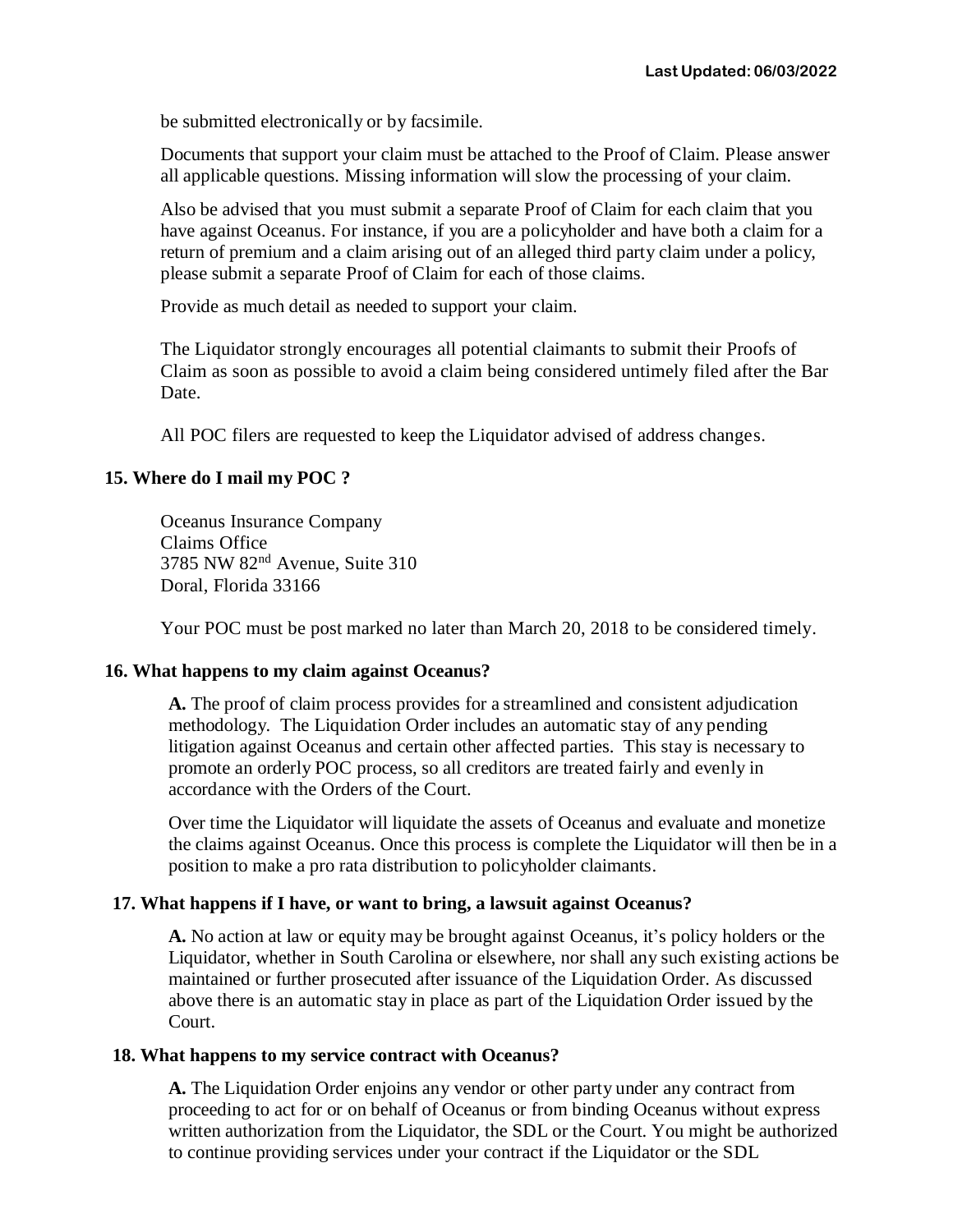determines that it is in Oceanus's best interest. Without the express written authorization of the Liquidator or SDL, no vendor or other contracting party may take any action concerning Oceanus's assets, business or affairs.

#### **19. May I file a contingent claim?**

**A.** Yes. Under South Carolina law a person may file a claim even if it is a "contingent claim." A "contingent claim" is one where the liability of the company is not yet determined or is dependent on the outcome of an event. If you file a contingent claim, complete the Proof of Claim, and indicate in the space for Amount of Claim "undetermined." When further information becomes available, it is your responsibility to immediately inform the Liquidator of the particulars and supplement your Proof of Claim.

## **20. Whom can I contact if I have a question regarding Oceanus and/or the Liquidation Proceeding?**

**A.** For a prompt response please email Claimant Services at [ClaimantServices@oceanusinsurance.com](mailto:ClaimantServices@oceanusinsurance.com) or call at **305-500-9180**

The Claims Office address is:

## **Oceanus Insurance Company, a RRG in Liquidation 3785 NW 82nd Avenue, Suite 310 Doral, FL 33166**

Questions can also be addressed at The Office of the Special Deputy Liquidator:

# **FitzGibbons & Company, Inc. 8701 E. Vista Bonita Dr., Ste. 200 Scottsdale, AZ 85255 Phone Number: 480-948-4351**

#### **21. Will I receive payment for my stock?**

**A.** No. Claims of shareholders or other owners is subordinate to policyholder level claims. We do not expect, at this time, to have sufficient assets to pay policyholder level claims in full and therefore, no subordinate claims can be paid.

#### **22. I no longer have Defense Counsel to represent me, what should I do?**

**A.** As part of our notice to all policyholders on September 2017, it was advised that Oceanus would no longer defend or pay for the defense of Oceanus' Insureds. We also advised that insureds make needed arrangements to employ independent counsel to defend themselves against any legal action which would otherwise have been provided under their Oceanus policy. Any legal fees incurred by Oceanus' insureds can be included in your filed Proof of Claim, as a supplement. Supplements can be mailed to Oceanus Insurance Company, a RRG in Liquidation, Claims Office, 3785 NW 82<sup>nd</sup> Ave., Suite 310, Doral, FL 33166.